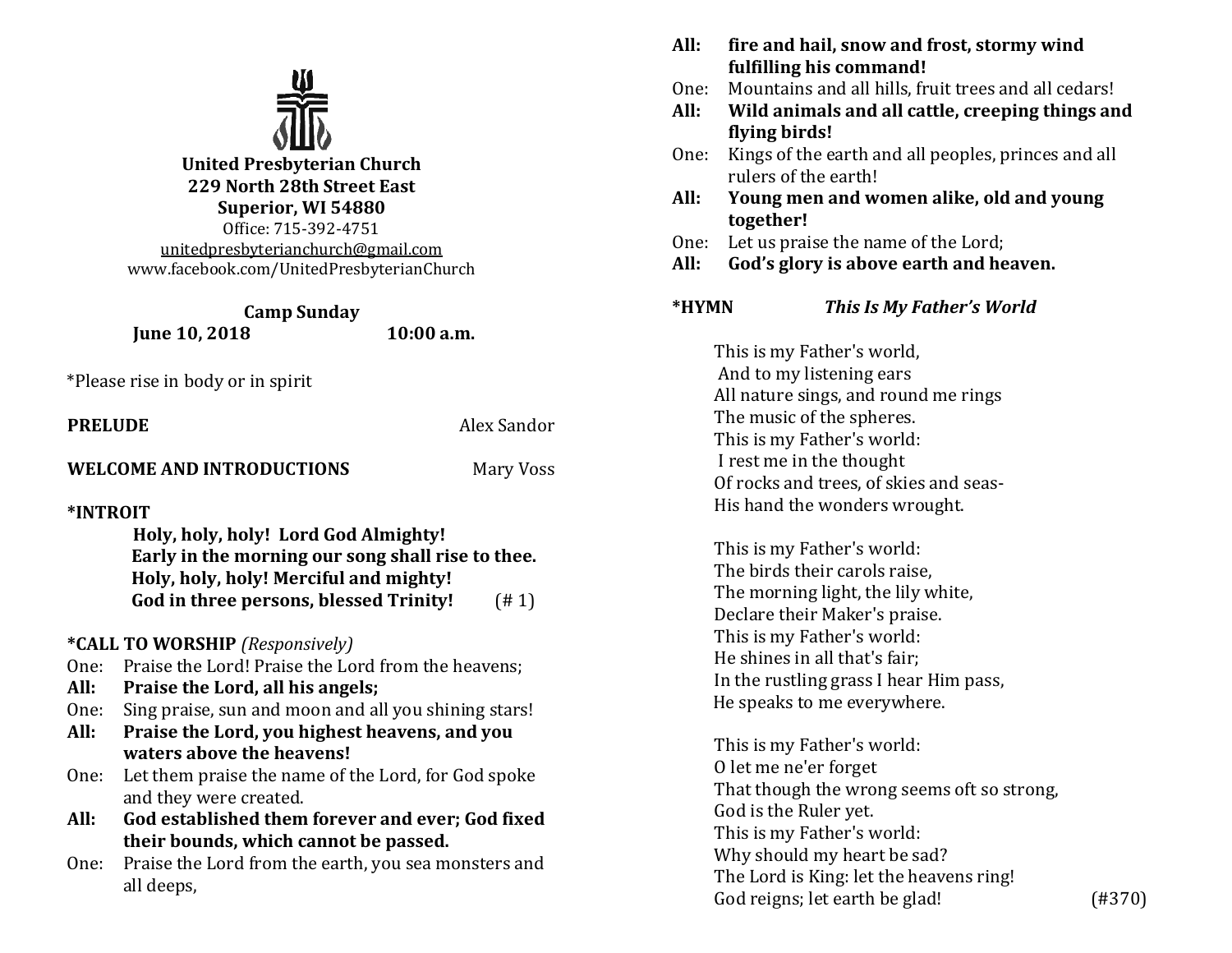## **PRAYER OF CONFESSION**

- One: God created the whole world and the psalmist enjoined all of creation to join in praising him. Yet we often take the world around us for granted. Let us pray together.
- **All: Good and Gracious God, you send sun to warm the earth and rain to water it. You blow through the trees and send ripples across the waters. All too often we take your world for granted. We do not pause often enough or long enough to let creation heal our souls and rejuvenate our spirits. Though we see the beauty around us, we do not drink it in. Forgive us. Open our hearts again to the goodness of creation***. Amen***.**

## **ASSURANCE OF PARDON**

One: With every golden sunrise, and every gorgeous sunset, we are reminded of God's glory.

In this faithful turning from day to day, we are reminded that God's love and care for us never ends. We are forgiven every evening for the sins of the day, and each morning a new day begins.

**All: Thanks be to God. Amen.**

| <b>SCRIPTURE READINGS</b>   | John Voss                                             |
|-----------------------------|-------------------------------------------------------|
| <b>Gospel Reading</b>       | <b>John 1:1-14</b>                                    |
| <b>Epistle Reading</b>      | Ephesians 5:8-14                                      |
| <b>CONTEMPORARY READING</b> | <b><i>Wild Geese</i></b> by Mary Oliver<br>Dean Hecht |

## **WILD GEESE** by Mary Oliver

You do not have to be good. You do not have to walk on your knees for a hundred miles through the desert repenting. You only have to let the soft animal of your body love wat it loves. Tell me about despare, yours, and I will tell you mine. Meanwhile the world goes on. Meanwhile the sun and the clear pebbles of the rain are moving across the landscapes, over the prairies and the deep trees, the mountains and the rivers. Meanwhile the wild geese, high in the clean blue air, are heading home again. Whoever you are, no matter how lonely, the world offers itself to your imagination, calls to you like the wild geese, harsh and exciting over and over announcing your place in the family of things.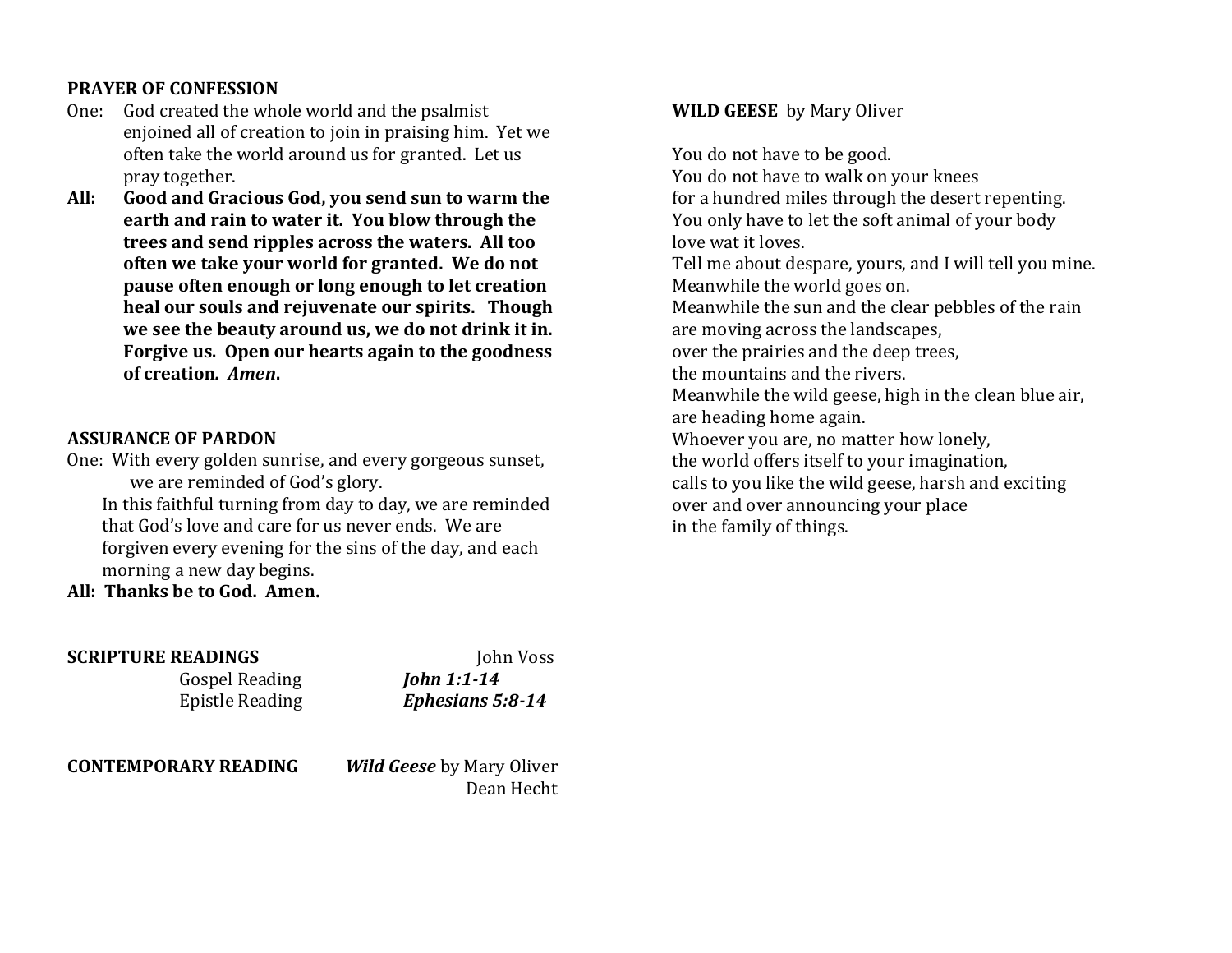#### **\*SPECIAL MUSIC** *Our God is an Awesome God*

Led by Dean Hecht

(Please join in singing as you are able.)

When He rolls up His sleeves He ain't putting on the ritz (Our God is an awesome God.) There's thunder in His footsteps

And lightning in His fists.

(Our God is an awesome God.)

And the Lord wasn't joking when he kicked 'em out of Eden

It wasn't for no reason that He shed His blood His return is very close so you better be believing that Our God is an awesome God.

Chorus: Our God is an awesome God He reigns from Heaven above With wisdom, power and love Our God is an awesome God. (repeat)

And when the sky was starless In the void of the night (Our God is an awesome God) He spoke in to the darkness And created the light (Our God is an awesome God)

Judgement and wrath he poured out onto Sodom Mercy and grace He gave us at the cross I hope we have not too quickly forgotten that Our God is an awesome God.

Chorus: Our God is an awesome God He reigns from Heaven above With wisdom, power and love Our God is an awesome God. (repeat)

#### **REFLECTIONS ON CAMP**

Introduction to Clearwater Forest Camp Mary Voss Grands Camp John Voss & Cathy Hecht Youth Camp **Andrew Lisak** Andrew Lisak

**CAMP SING-A-LONG** Led by Dean Hecht (Please remain seated. Sing along as you are able).

 *All God's Creatures* Chorus: All God's creatures got a place in the choir Some sing low and some sing higher Some sing out loud on the telephone wire Some just clap their hands or paws or anything they got now.

Listen to the top where the little birds sing On the melodies with the high notes ringing And the hoot owl cries over everything And the blackbird disagrees. Singin' in the night time, singin' in the day And the little duck quacks and he's on his way And the otter hasn't got much to say And the porcupine talks to himself. (Chorus)

Dogs and cats they take up the middle While the honeybee hums and the cricket fiddles The donkey brays and pony neighs And the old gray badger sighs. Listen to the bass, it's the one on the bottom Where the bullfrog croaks and the hippopotamus Moans and groans with a big to do And the old cow just goes moo. (Chorus)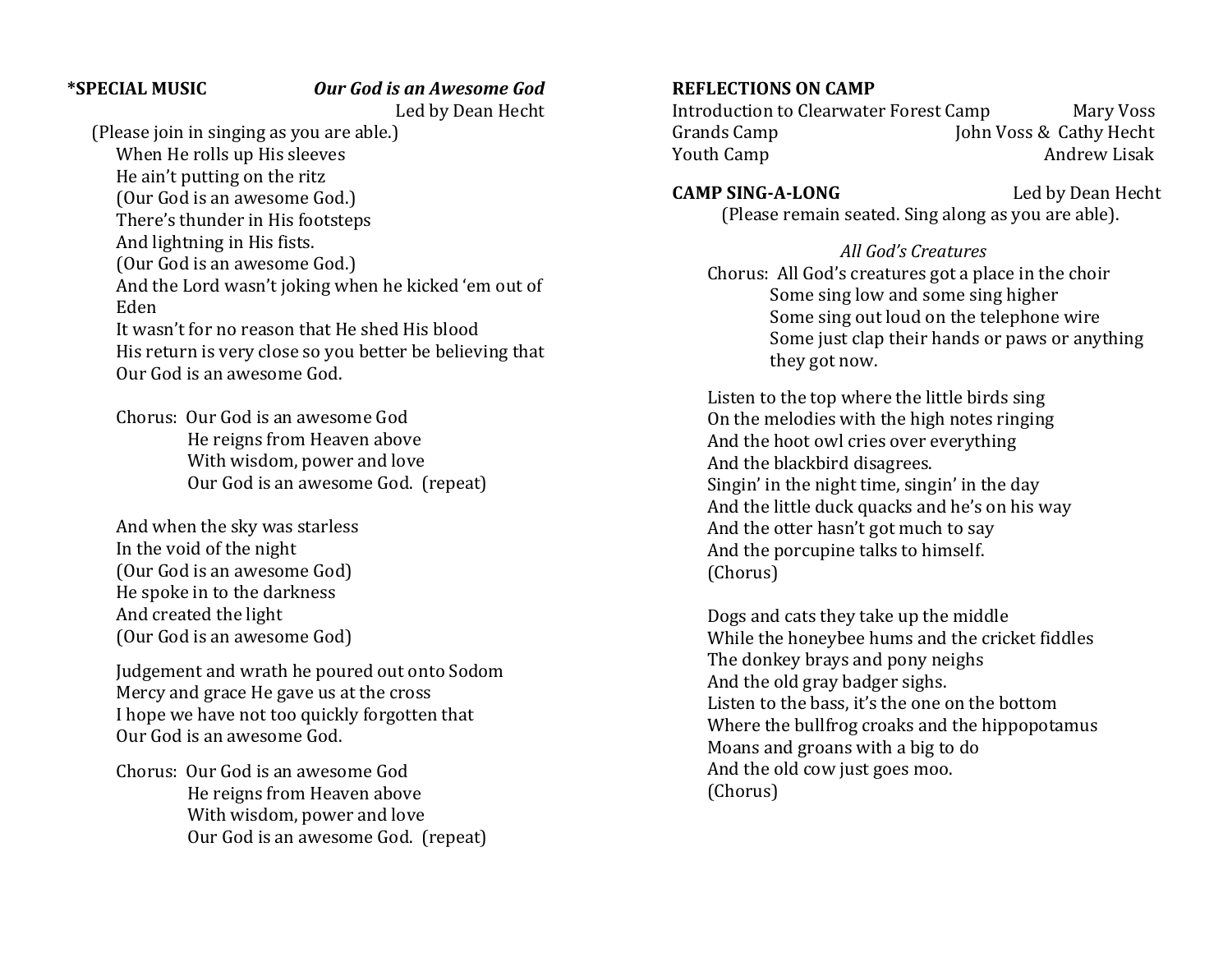It's a simple song of livin' sung everywhere By the ox and the fox and the grizzly bear The dopey alligator and the hawk above The sly old weasel and turtle dove. (Chorus)

#### *Kum Ba Yah* Traditional

Kum ba yah, my Lord, Kum ba yah, Kum ba yah, my Lord, Kum ba yah, Kum ba yah, my Lord, Kum ba yah, O Lord, Kum ba yah.

Someone's crying, Lord. . .

Someone's laughing, Lord. . .

Someone's singing, Lord. . .

Someone's praying, Lord. . .

#### **OFFERING**

 **MINUTE FOR MISSION OFFERTORY \*DOXOLOGY We give thee but thine own, Whate'er the gift may be; All that we have is thine alone, A trust, O Lord, from thee.**

(#708, verse 1)

## **\*PRAYER OF DEDICATION**

One: Let us pray together.

**All: O God, we give you thanks for your good and beautiful creation. Bless the time we spend in your out of doors. We especially ask your blessing on church camps. Be with campers and staff. Bless the sense of community that develops, the friendships made, and the time to reflect on your gifts of wonder and grace.** *Amen.*

**TIME FOR PRAYER PRAYERS TO BE SHARED SILENT PRAYER PASTORAL PRAYER LORD'S PRAYER**

> **All: Our Father, who art in heaven, Hallowed be thy name. Thy kingdom come. Thy will be done, on earth as it is in heaven. Give us this day our daily bread, and forgive us our debts as we forgive our debtors. And lead us not into temptation, but deliver us from evil. For thine is the kingdom, and the power and the glory, forever. Amen.**

# **A SUMMER BLESSING Flat Jesus** Christy Willmore

# **ANNOUNCEMENTS ABOUT OUR LIFE TOGETHER**

**\*CLOSING HYMN** *All Things Bright and Beautiful* #20

## **\*BENEDICTION**

- One: As you leave this place, may the living Lord Jesus go with you.
- **All**: **May the Lord Jesus go behind you to encourage you, Beside you to befriend you**

 **Above you to watch over you**

 **Beneath you to lift you from your sorrow,**

 **Within you to give you the gifts of peace, hope and joy,**

One: And always, may the living Lord Jesus go before you to show you the way.

**\*POSTLUDE** Alex Sandor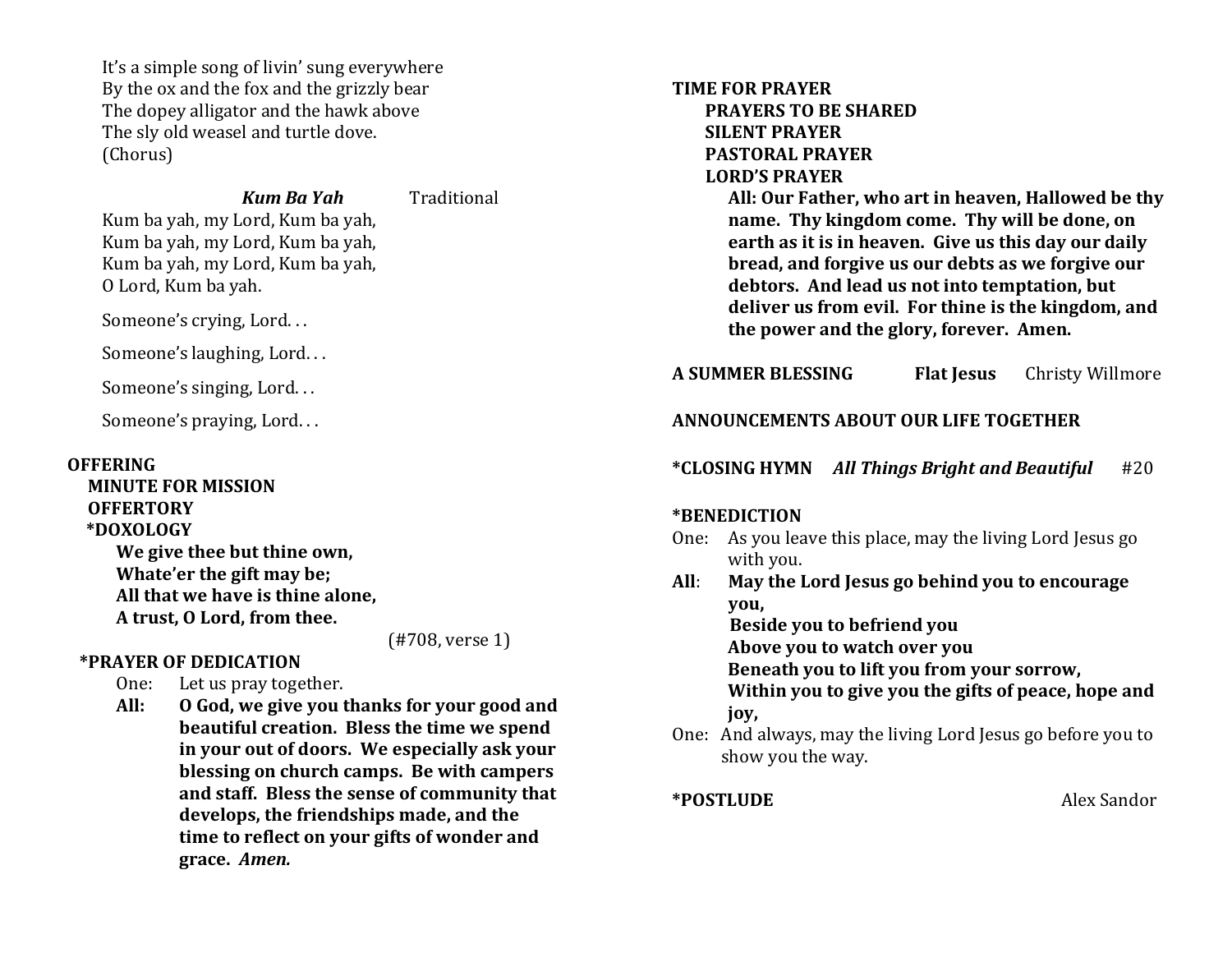#### **GOSPEL READING** *John 1:1-14*

In the beginning was the Word, and the Word was with God, and the Word was God. He was in the beginning with God. All things came into being through him, and without him not one thing came into being. What has come into being in him was life, and the life was the light of all people. The light shines in the darkness, and the darkness did not overcome it.

There was a man sent from God, whose name was John. He came as a witness to testify to the light, so that all might believe through him. He himself was not the light, but he came to testify to the light. The true light, which enlightens everyone, was coming into the world.

He was in the world, and the world came into being through him; yet the world did not know him. He came to what was his own, and his own people did not accept him. But to all who received him, who believed in his name, he gave power to become children of God, who were born, not of blood or of the will of the flesh or of the will of man, but of God.

And the Word became flesh and lived among us, and we have seen his glory, the glory as of a father's only son, full of grace and truth.

#### **EPISTLE READING** *Ephesians 5:8-14*

For once you were darkness, but now in the Lord you are light. Live as children of light— for the fruit of the light is found in all that is good and right and true. Try to find out what is pleasing to the Lord. Take no part in the unfruitful works of darkness, but instead expose them. For it is shameful even to mention what such people do secretly; but everything exposed by the light becomes visible, for everything that becomes visible is light. Therefore it says, 'Sleeper, awake!

 Rise from the dead, and Christ will shine on you.'

# **United Presbyterian Church Weekly Calendar**

**SUNDAY 6/10**

10:00 a.m. Worship *5:00 – 7:30 p.m. Boy Scout Troop 221*

MONDAY 6/11 8:00 a.m. Exercise Class

TUESDAY 6/12 3:15 – 5:15 p.m. Piano Lessons **4:00 p.m. Mission Committee Meeting** *6:00 p.m. Superior Singers Recording CD* **6:30 p.m. Softball at Parkland Field**

Happy Birthday- Kathy Lehman

WEDNESDAY 6/13 8:00 a.m. Exercise Class *10:30 – 12:00 p.m. Alzheimer's Workshop* 3:30 – 6:00 p.m. Piano Lessons 4:00 – 6:00 p.m. CSA Pickup

THURSDAY 6/14 1:45 – 8:45 p.m. Piano Lessons

# FRIDAY 6/15

8:00 a.m. Exercise Class 3:30 – 8:00 p.m. Graduation Party - Vukulich

l

# SATURDAY 6/16

Happy Birthday – Andrew Rude